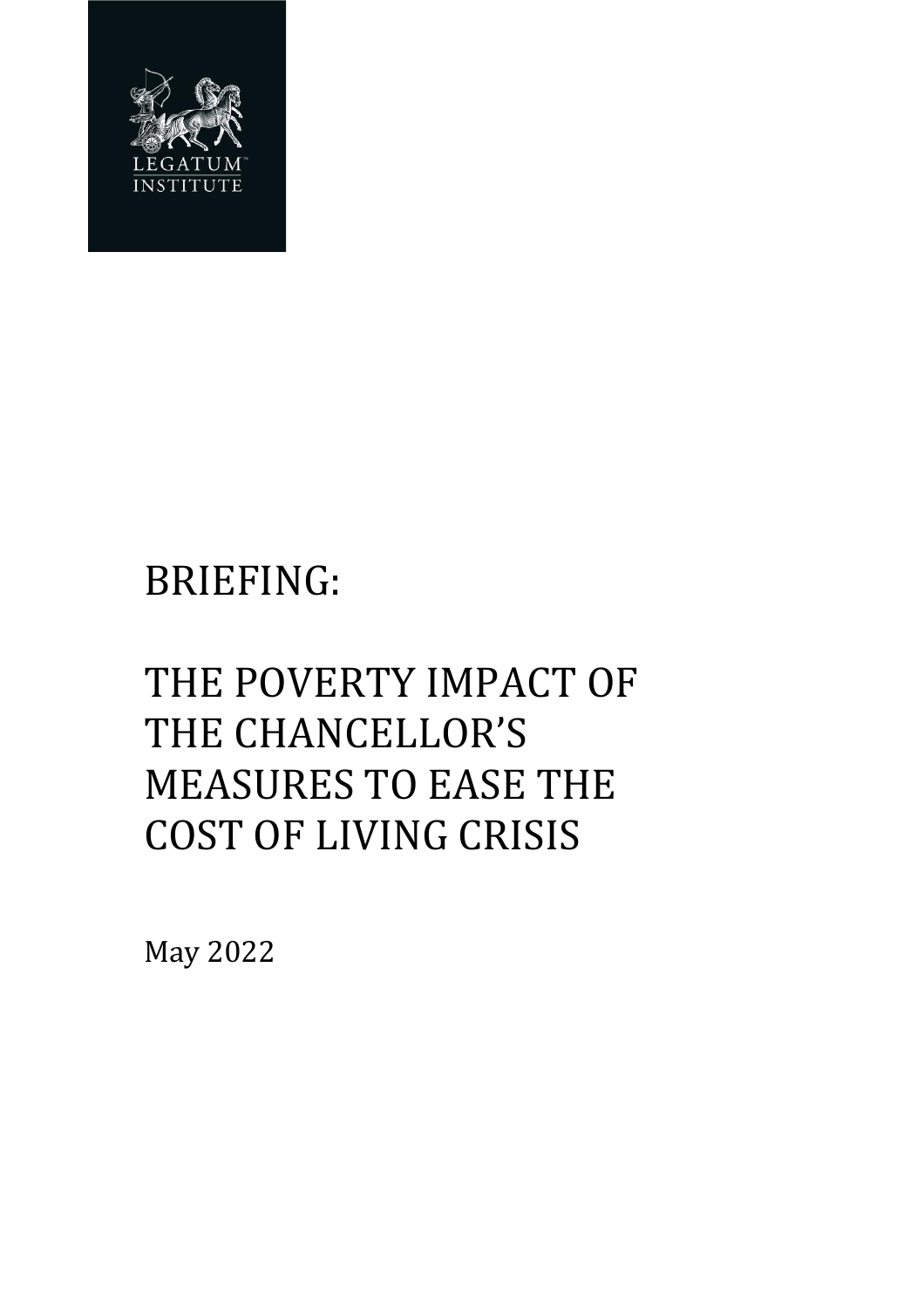

## **CONTEXT**

This May 2022 briefing presents original analysis from the Legatum Institute using the Social Metrics Commission's approach to poverty measurement. It considers the poverty impacts of the Chancellor's Cost of Living announcement on 26 May 2022.

At the beginning of the 2022-23 financial year, benefits were uprated by 3.1% - the rate of inflation (CPI) in September 2021. Inflation has since risen, reaching 9% in April 2022<sup>i</sup> and the Bank of England forecast peak inflation of over 10% in Q4 2022.<sup>ii</sup> As such, the 3.1% uprating implemented represented a significant real terms cut in benefit levels.

However, the announcement by the Chancellor on 26 May 2022 will help mitigate the worst of the impact of the cost of living crisis for Britain's most vulnerable families.

This briefing considers the poverty impact of the Chancellor's announcement of a £15bn support package to help UK households facing a further rise in energy bills this Autumn. This package consists of:

- A £650 one-off payment to recipients of means-tested benefits;<sup>iii</sup>
- A £150 one-off payment to recipients of extra-cost disability benefits;
- A £300 one-off payment to recipients of Winter Fuel Payment;
- A £400 discount on energy bills, applied to all households; and
- A £500m increase and extension of the Household Support Fund.

The Chancellor's measures as a whole aide the people who need it most and will shield more than half a million people from poverty. However, It finds that, the £400 discount provided to every household should have been targeted to build on the support provided to low-income households.

This briefing builds on our previous work,<sup>iv</sup> which provides detailed methodological notes. These should be regarded as our best assessment of the likely impact of the changes.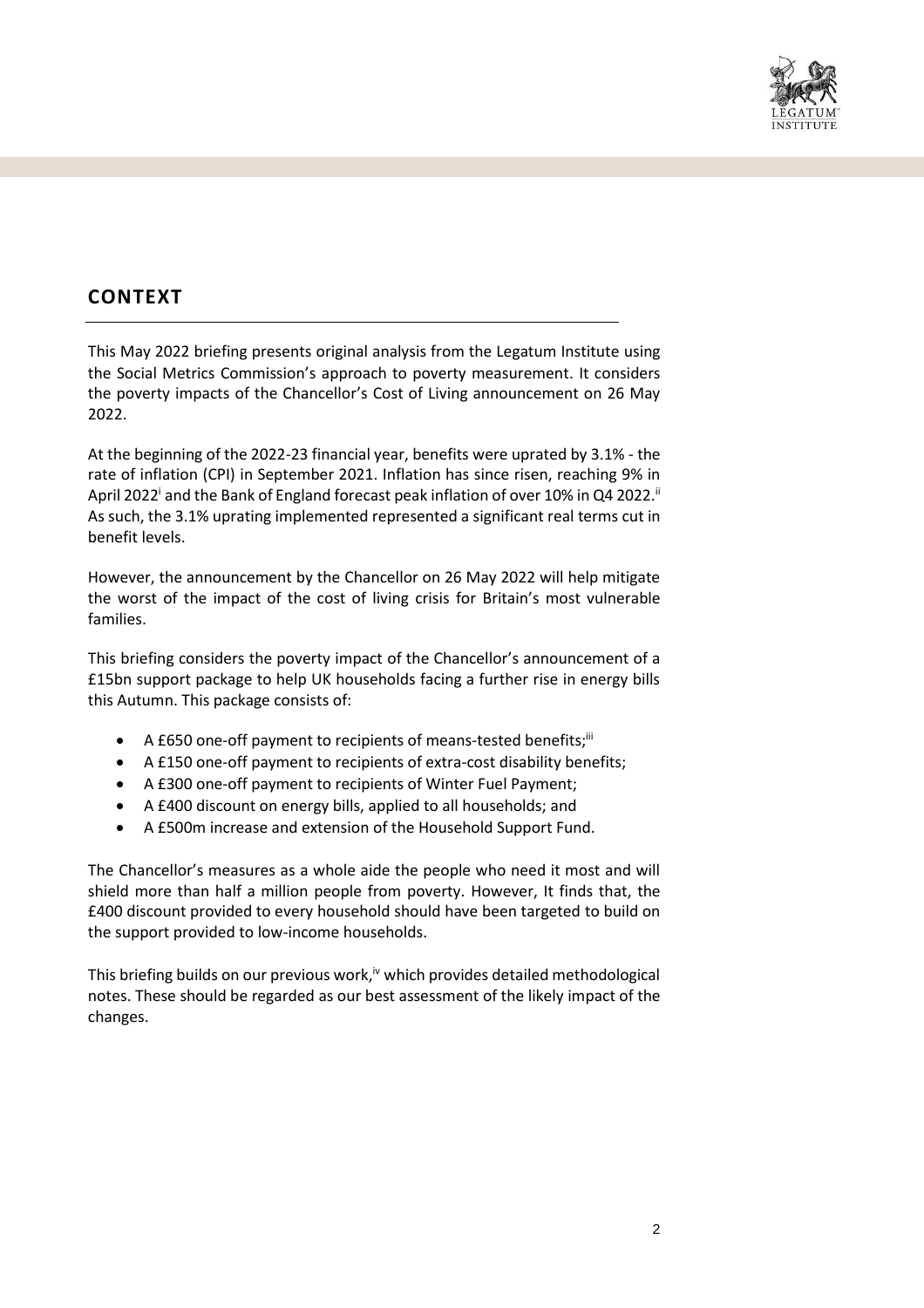

### **SUMMARY OF FINDINGS**

*The package of measures announced by the Chancellor will reduce the number of people in poverty in Q2 2022 by 650,000.*

*Nearly half of those supported to remain out of poverty are in working families.*  310,000 of those protected from falling into poverty are in working families, while only 130,000 of those affected are in workless families. The remaining 210,000 affected are in families where all adults are retired.

*The majority of those supported to remain out of poverty are in families that include a disabled person.* 390,000 of those protected would be in families that include a disabled child or adult.

*Nearly a quarter of a million pensioners will be shielded from poverty.* 240,000 pensioners will be protected from falling into poverty, while 270,000 working-age adults will be protected from falling into poverty.

*The greatest impact is felt in Northern England.* 220,000 people are protected from poverty in Northern England, with 90,000 protected from falling into poverty in the Midlands.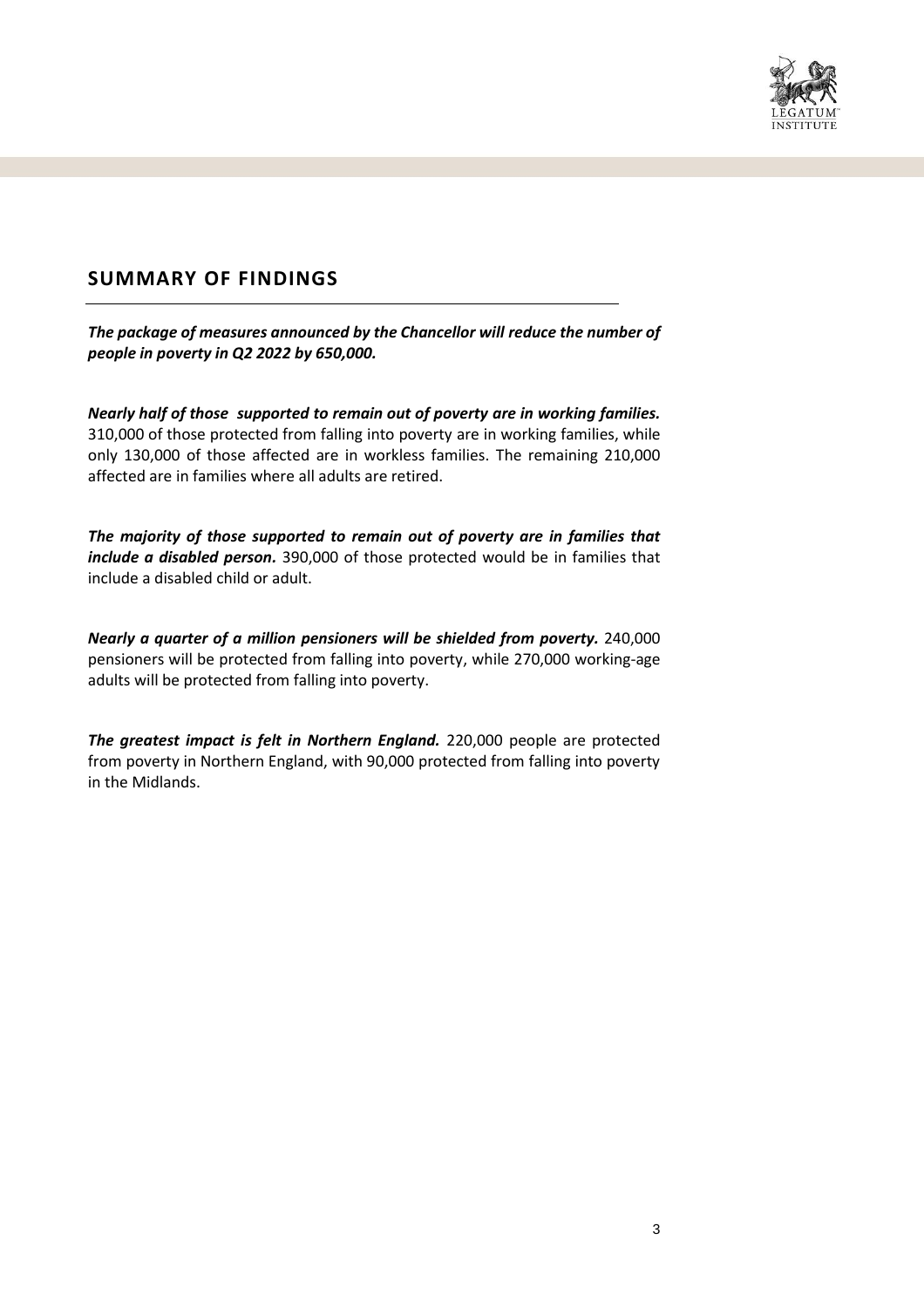

|                                                          | <b>Reduction in Poverty</b> |
|----------------------------------------------------------|-----------------------------|
| Overall                                                  | 650,000                     |
| By age                                                   |                             |
| Working-age adults                                       | 270,000                     |
| Children                                                 | 140,000                     |
| Pensioners                                               | 240,000                     |
| By family work status                                    |                             |
| People in working families                               | 310,000                     |
| People in (working age) non-working families             | 130,000                     |
| People in retired families                               | 210,000                     |
| <b>By disability</b>                                     |                             |
| People in families that include a disabled person        | 390,000                     |
| People in families that do not include a disabled person | 260,000                     |
| <b>By region</b>                                         |                             |
| Northern England                                         | 220,000                     |
| Midlands                                                 | 90,000                      |
| Southern England                                         | 140,000                     |
| London                                                   | 70,000                      |
| Scotland                                                 | 50,000                      |
| Wales                                                    | 40,000                      |
| Northern Ireland                                         | 30,000                      |

### *Table 1: Reduction in poverty (numbers of people) due to government support.*

Source: Legatum Institute, Family Resources Survey and HBAI dataset (1998/99 – 2019/20), IPPR tax and benefit model.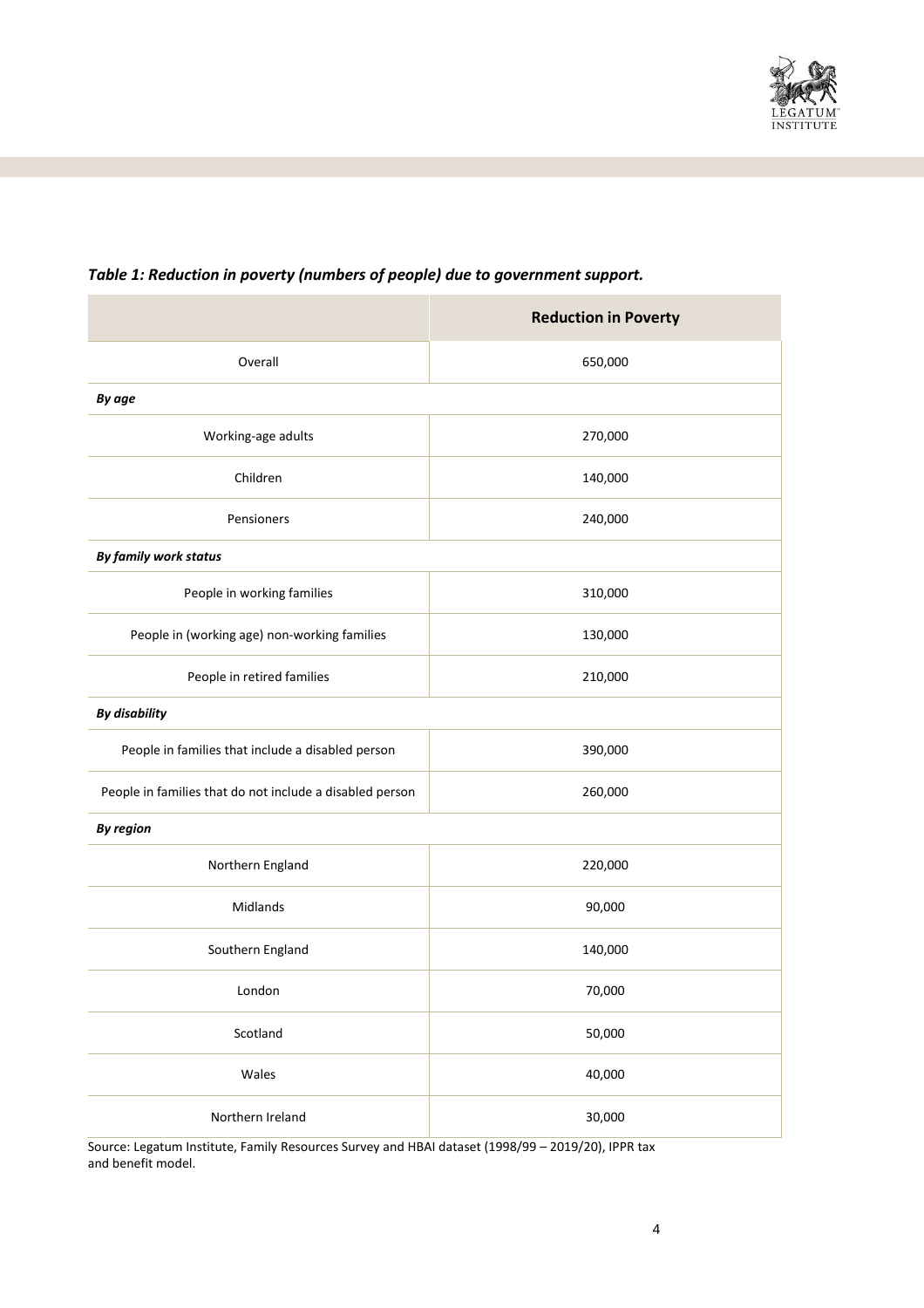

## **ANNEX 1: THE SOCIAL METRICS COMMISSION'S MEASURE OF POVERTY**

This briefing uses the Social Metrics Commission's measure of poverty as the basis of its analysis. The SMC was established in 2016, as a response to the fact that the UK no-longer has official poverty measures agreed and used by Government. It is hosted by the Legatum Institute and is dedicated to helping policymakers understand and take action to tackle poverty and build prosperity. Its membership includes people from across the political spectrum as well as poverty and measurement experts. The Commission's primary goals have been to develop new poverty metrics for the UK which both:

- Have long-term political support; and
- Effectively identify both those who are in poverty and their experiences of poverty.

The SMC's landmark report in 2018 outlined a new approach to measuring poverty. As well as looking at incomes, this approach allows us to account for a range of inescapable costs that reduce people's spending power, and the positive impact of people's liquid assets on alleviating immediate poverty. These inescapable costs include rent or mortgage payments, childcare and the extra costs of disability. Liquid assets include savings, stocks and shares. The measure also takes account of overcrowding in accommodation. As well as a more accurate reflection of a family's ability to make ends meet, the SMC's poverty measure tracks:

- The degree to which a family is below the poverty line
- The length of time that a family is below the poverty line
- The experience of living in poverty.

Following the 2018 report, and an update in 2019, the Commission's approach received support from across the political spectrum and from a wide range of experts and people involved in taking action to tackle poverty.

In the summer of 2019, the Government committed to establishing Experimental Statistics for poverty based on the SMC's approach; this is the first step to developing new national statistics on poverty.

#### **Data used in this briefing:**

*Family Resources Survey*: Department for Work and Pensions, Office for National Statistics, NatCen Social Research. (2021). *Family Resources Survey, 2019-2020*. [data collection]. UK Data Service. SN: 8802, [DOI: 10.5255/UKDA-SN-8802-1](http://doi.org/10.5255/UKDA-SN-8802-1)

*Households Below Average Income:* Department for Work and Pensions. (2021). *Households Below Average Income, 1994/95-2019/20*. [data collection]. *15th Edition.* UK Data Service. SN: 5828, [DOI:](http://doi.org/10.5255/UKDA-SN-5828-13)  [10.5255/UKDA-SN-5828-13](http://doi.org/10.5255/UKDA-SN-5828-13)

#### **SMC methodology**

More details of the SMC's approach to poverty measurement can be found here: [http://socialmetricscommission.org.uk](http://socialmetricscommission.org.uk/)